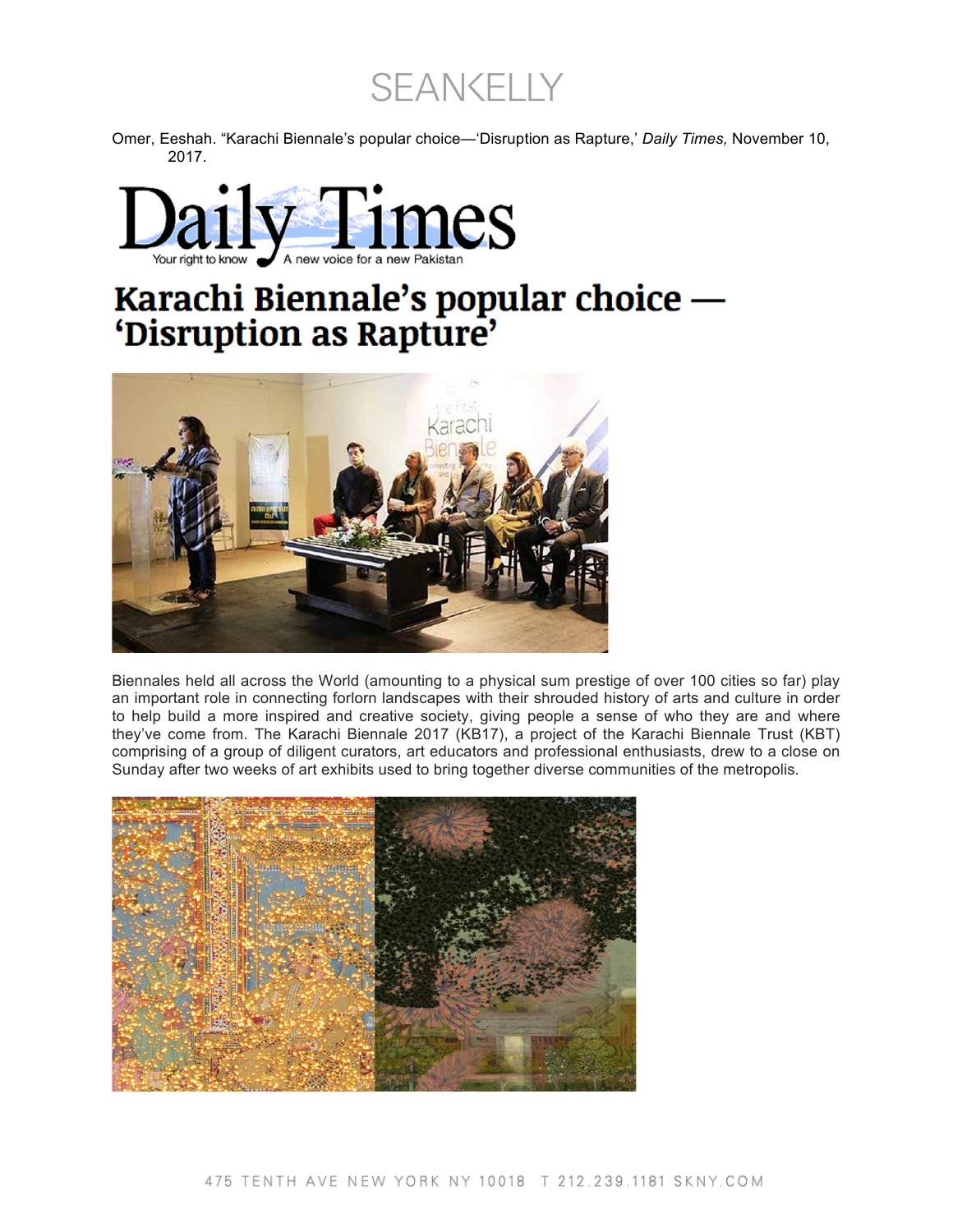The Karachi Biennale 2017 (KB17) is Pakistan's largest international contemporary art event set to feature on a holistically large scale platform every two years in Karachi. Beginning this year on October 22, over 160 national and international artists from 34 countries around the globe responded to a common theme: WITNESS – seeking to engage the public by use of art as a lens to conceptualize the city and its concerns. Whether it was the performances at the Frere Hall, or visits to the 12 chosen venues turned into free and public art spaces across the city, the diverse audience of spectators was excited to be a part of a series of discursive sessions that helped them experience culture in an open, secure and engaging environment.

Amongst prominent names, famous Pakistani artist Masood Kothari played his role as the guest of honour, while CEO KB17 Niilofur Farrukh and Chief Curator Amin Gulgee rendered their services as part of the occasion.



Out of two prizes that accompanied the biennale to acknowledge the participating artists' outstanding works, the award for the KB17 Shahneela and Farhan Faruqui Popular Choice Art Prize went out to artist Shahzia Sikander for her work Disruption as Rapture, chosen by everyone who visited the 12 Biennale sites through popular vote. The award which included a specially designed trophy and cash prize of Rs 500,000 was announced at the closing ceremony at the Beach Luxury Lawns on November 5. For Ms Sikander, the honour has been greater in the fact that her work "spoke to people".

*'Embrace your imagination and make your voice heard, despite the odds. Persist in your efforts to make your mark on society, to transform societal norms, past the limitations of the art world'*

"I must thank the Philadelphia Art Museum that gave access to their historical manuscript 'Gulshan-e-Ishq' and to my longest collaborator Patrick O Rourke and the composer of the score Du Yun and Ali Sethi for their inventive music and lyrics.Thank you to the curatorial team and the organisers of the Karachi Art Biennale to have provided a platform to show art. For me the honour was even more magical as this was the first time I was invited and my video animation work shown in Pakistan. And thank you to all of you who voted for it," she said.